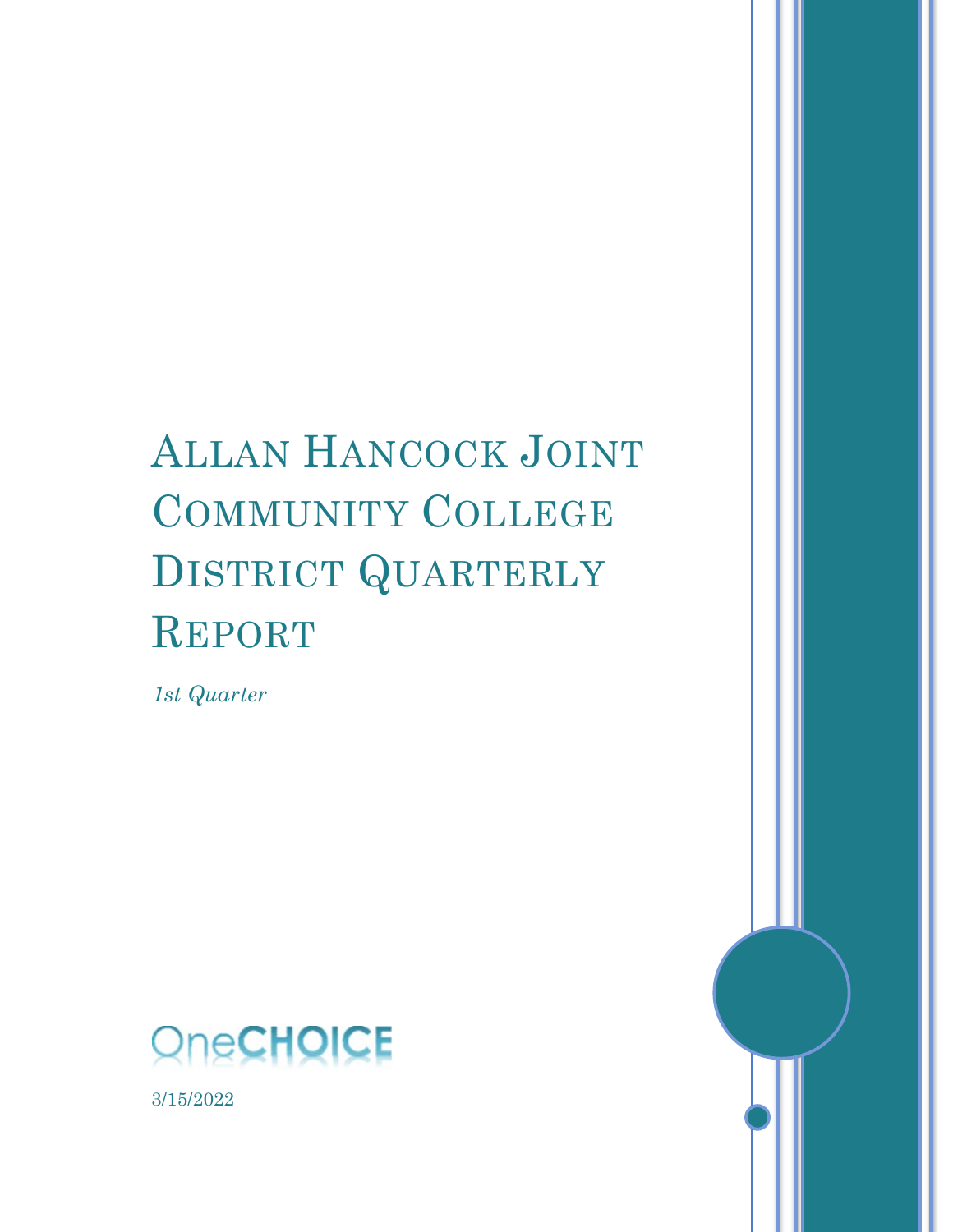# Allan Hancock Joint Community College District Quarterly Report

## *Purpose*

The purpose of this report is to offer a progress report regarding One CHOICE efforts in providing services regarding Career Connect regional project management.

## *Scope of Work*

To oversee the South Central Coast Regional Career Connect Management Project (Strong Workforce Program Project):

- 1) Network, engage, and unify the job developers/recruiters at all eight community college's Career Center/Services offices to foster a robust community of practice.
- 2) Provide technical guidance for regional reporting purposes to each community college with its preferred industry/employer engagement platform vendor.
- 3) Provide ongoing technical support for Jobspeaker and its integration with LinkedIn Learning.
- 4) Collaborate with regional colleges to develop, gather, and report regional job development and placement outcomes metrics on a quarterly basis to the South Central Coast Regional Consortium (SCCRC).
- 5) Centralize regional employer information to support the SCCRC's planning efforts and distribution of the Regional Center of Excellence's survey instruments.

## *Performance period and timeline*

• January 2022 – March 2022

## *Products and Deliverables*

- 1. Network, engage, and unify the job developers/recruiters at all eight-community college's Career Center/Services offices to foster a robust community of practice.
	- o Convened Career Connect Employer Engagement Working Group on 2/26/22
		- 11 attended which consisted of Job Developers/recruiters related staff where seven of the eight colleges represented.
			- Continue outreach to achieve 8 out of 8 colleges represented.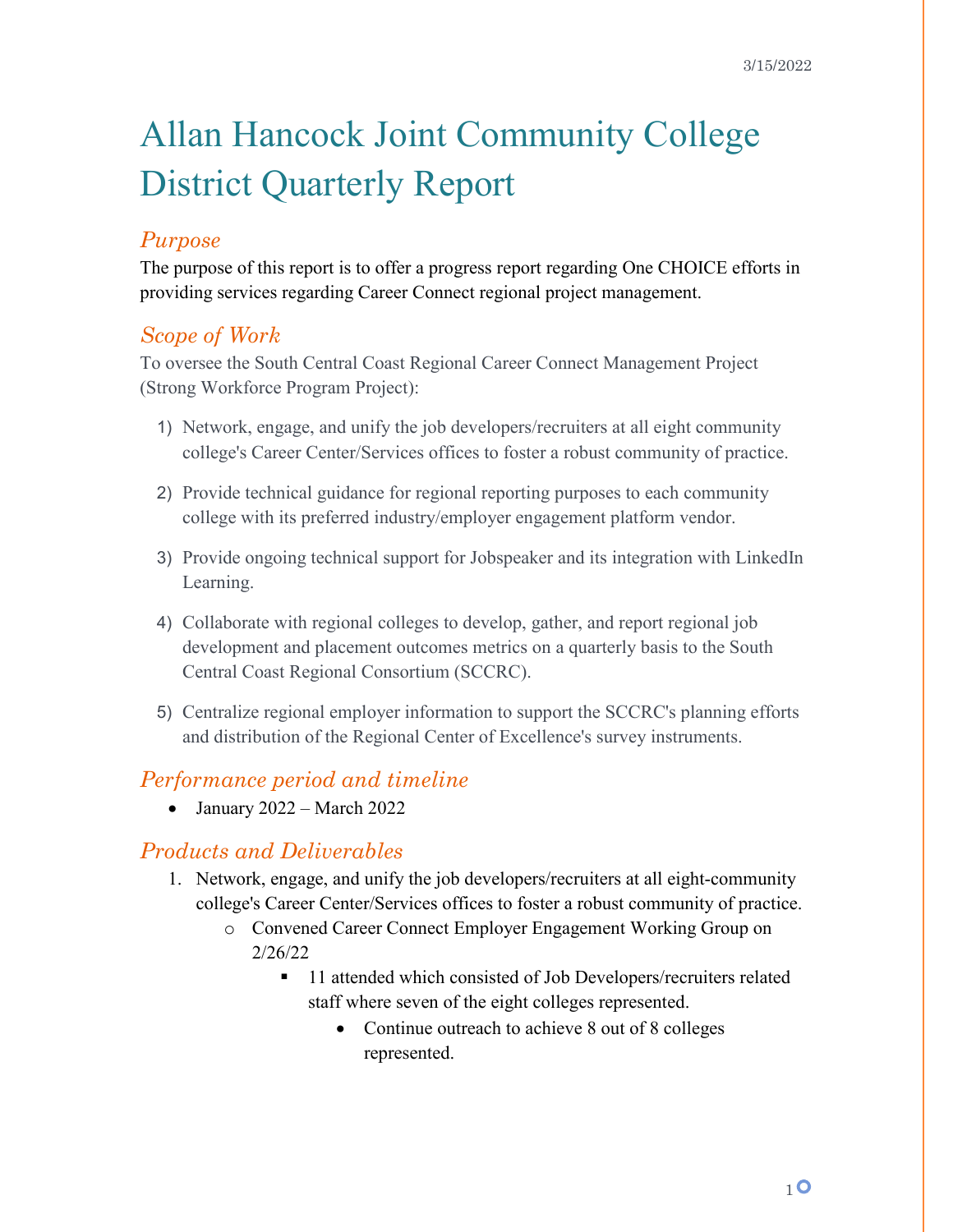#### o **Marketing**

- General marketing materials towards students that can be localized.
- Regional approach such as creating a newsletter or LinkedIn page that has best practice stories from students.
- Next Step: is conduct compression planning to design marketing material.

#### o **Messaging**

- Crafting employer messaging to match what we do as a region.
- Creating Lunch & Learn for employers to help them get connected with Career Connect.
- Creating a playbook/list of best practice regionally for responding to employers.
- Next Step: Identify schedule for employers' lunch & learn.
- o Standard Operating Procedures (SOPs)
	- Discussed developing standardized procedures for employer communications (e.g. job postings).
	- Next Step: Collect samples of employer communications from each campus.
- o Current Challenges/Opportunities (continuous process)
	- I Jobs posted are too high level for the community college students.
	- Getting employers engaged in the investing of the students who are starting a career.
- o Recommendation to Region by Work Group Members
	- Keep cohesive branding so that when anyone in the region runs an event the Career Connect branding is used and we begin to be recognized as a great service for employers.
	- Suggestion of a yearly expo or job fair for a regional effort for remote workers in the region.
	- Next Step: Compression Planning to be scheduled with focus on Marketing strategy.
- 2. Provide technical guidance for regional reporting purposes to each community college with its preferred industry/employer engagement platform
	- o Santa Barbara City College (SBCC) met with technical team to integrate Jobspeaker Student Information System (SIS) for credit and non-credit deployment.
		- Work with other colleges next quarter.
	- o Collaborate with Jobspeaker programmers to design regional reporting tools and data collections based on defined regional matrix. On-going process.